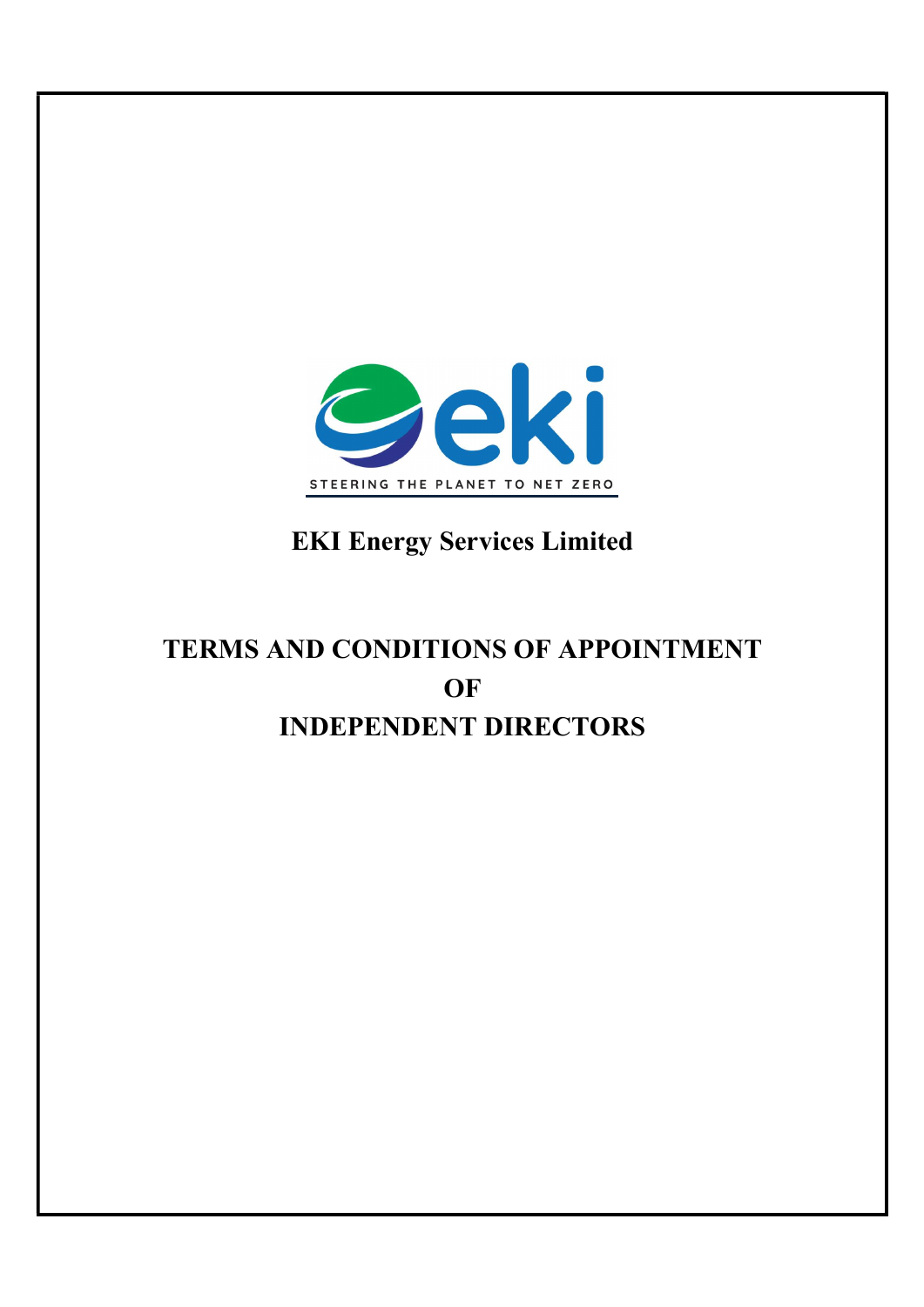| Approving Authority | Board of Directors of the Company                       |
|---------------------|---------------------------------------------------------|
| Version no.         |                                                         |
| Effective date      | November 28, 2020                                       |
| Review cycle        | As recommended by the Board of Directors of the Company |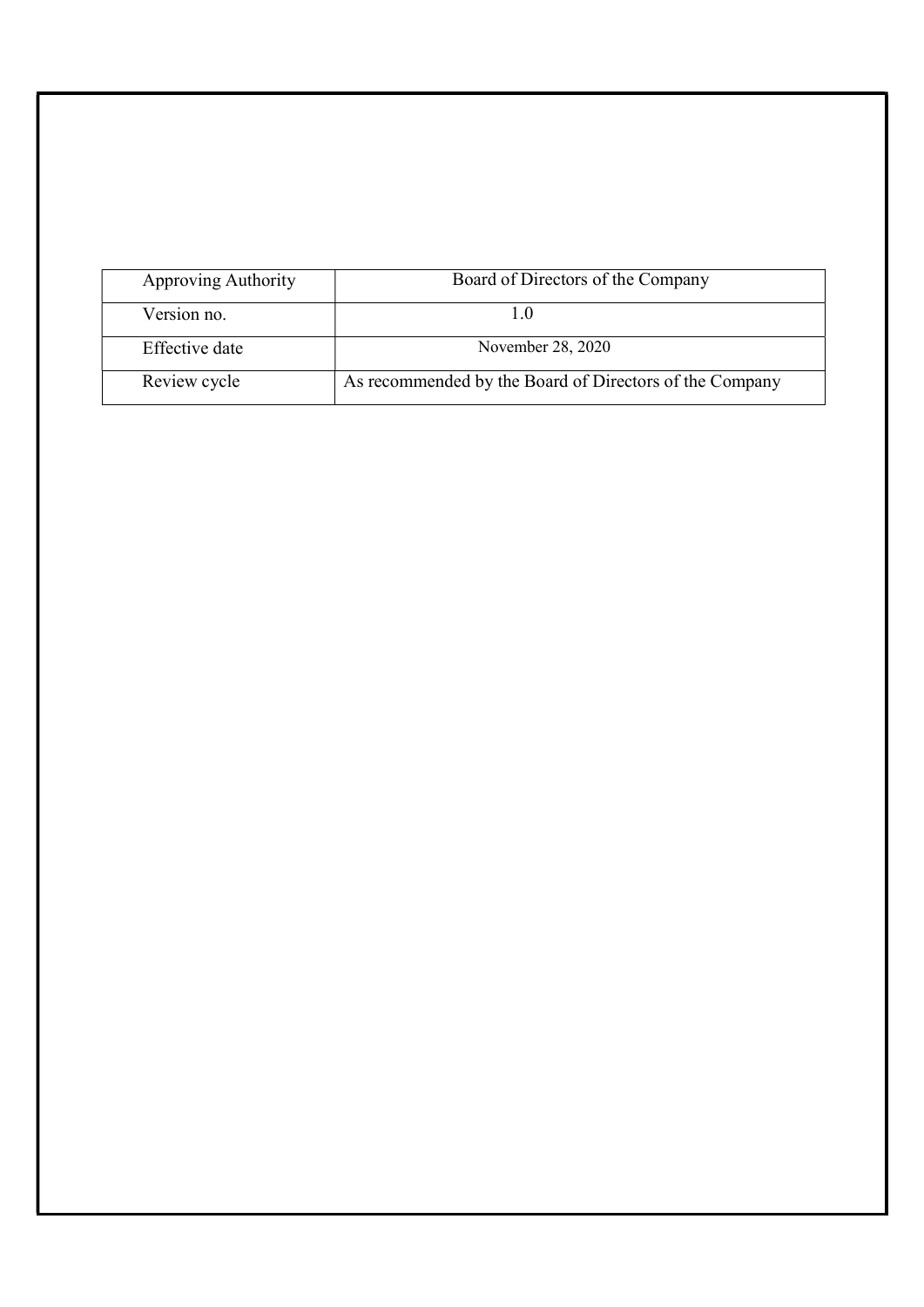## TERMS AND CONDITIONS OF APPOINTMENT OF INDEPENDENT DIRECTORS

The terms and Conditions of the appointment, which shall, in any event be subject to the provisions of the Companies Act, 2013, SEBI (Listing Obligations and Disclosure Requirements) Regulations, 2015 ('Listing Regulations') and the Articles of Association of the Company, are set out below.

The broad terms and conditions of their appointment as Independent Directors are reproduced hereunder:

## Terms of Appointment

- 1. The appointment will be for the period mentioned against their respective names ("Term"). The Company may remove Independent Directors prior to completion of the Term subject to compliance of relevant provisions of the Companies Act 2013 and Articles of Association of the Company.
- 2. In compliance with provision Section 149(13) of the Companies Act, 2013, Independent Directors are not liable to retire by rotation.
- 3. Re-appointment at the end of the Term shall be based on the recommendation of the Nomination and Remuneration Committee and subject to the approval of the Board and the shareholders. The The state of the state of the state of the state of the state of the state of the state of the state of the state of the state of the state of the state of the state of the state of the state of the state re-appointment would be considered by the Board based on the outcome of the performance evaluation process and the directors continuing to meet the independence criteria.
- 4. The directors may be requested to be a member / Chairman of any one or more Committees of the Board which may be constituted from time to time.
- 5. The appointment may be terminated in accordance with the provisions of the Articles of Association of the Company or on failure to meet the parameters of independence as defined in Section 149(6) or Listing Regulations or on the occurrence of any event as defined in section 167 of the Companies Act, 2013. Upon termination or upon resignation for any reason, duly intimated to the Company, Independent Directors will not be entitled to any compensation for loss of office.

## Resignation

Independent Directors may resign from their position at any time and should they wish to do so, they are requested to serve a reasonable written notice on the Board. In terms of provisions of the Companies Act, 2013, they are required to file a copy of their resignation letter with the Registrar of Companies.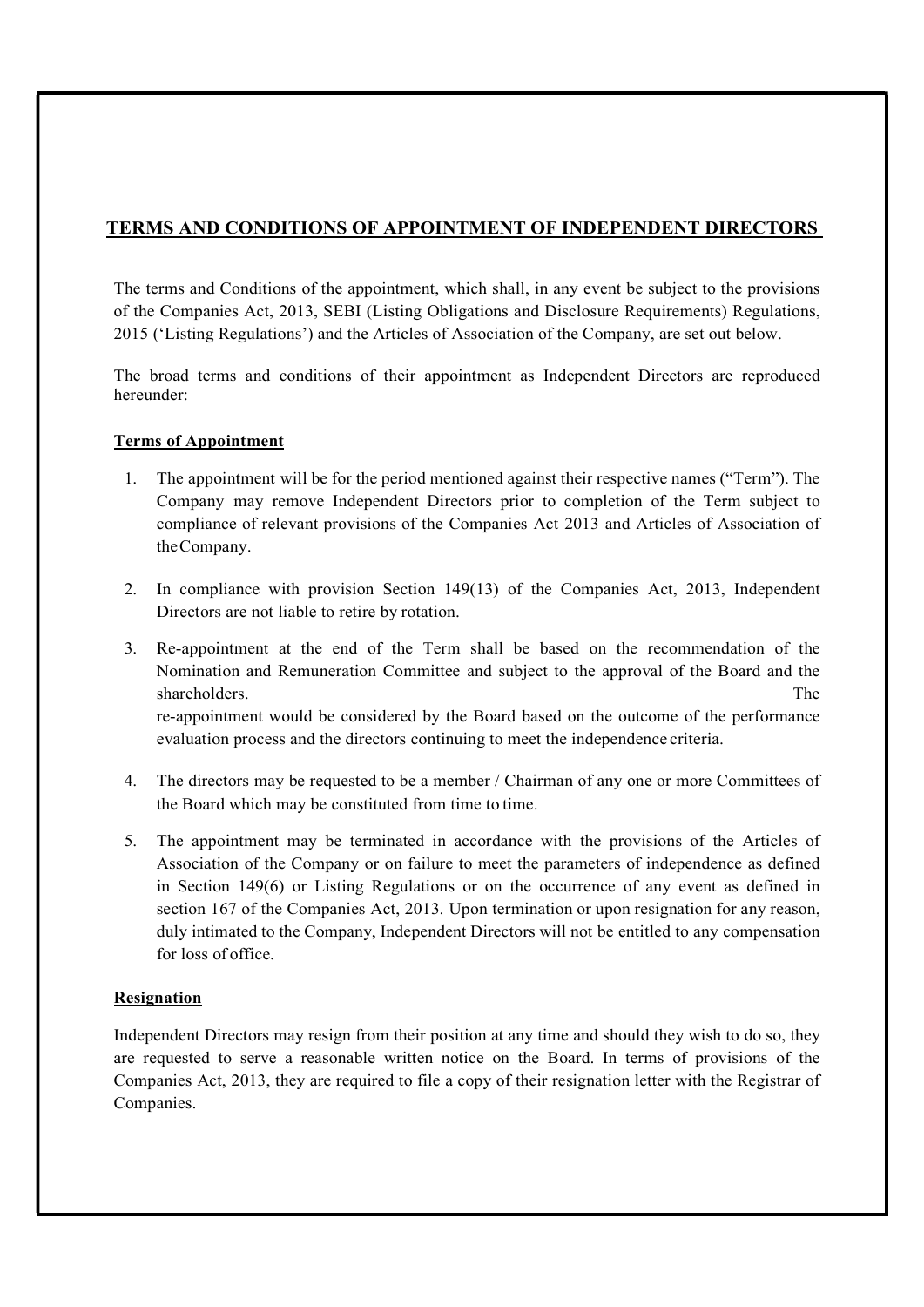#### Time commitment

Independent Directors agree to devote such time as is prudent and necessary for the proper performance of their role, duties and responsibilities as Independent Director.

#### Role, duties and responsibilities

As members of the Board, they along with the other Directors will be collectively responsible for meeting the objectives of the Board which include:

- a. Requirements under the Companies Act, 2013 read with Schedule IV to the Companies Act, 2013,
- b. "Responsibilities of the Board" as outlined in the Corporate Governance requirements as prescribed by the Stock Exchanges under Regulation 4(2)(f) of Listing Regulations.
- c. Accountability under the Director's Responsibility Statement.
- d. The role and duties of Independent Directors will be those normally required of a Non-Executive Independent Director under the Companies Act, 2013 and Listing Regulations. There are certain duties prescribed for all Directors, both Executive and Non-Executive, which are fiduciary in nature and are as under:
	- i. They shall act in accordance with the Company's Articles of Association.
	- ii. They shall act in good faith in order to promote the objects of the Company for the benefit of its members as a whole, and in the best interest of the Company.
	- iii. They shall discharge their duties with due and reasonable care, skill and diligence.
	- iv. They shall not involve themselves in a situation in which they may have a direct or indirect interest that conflicts, or possibly may conflict, with the interest of the Company.
	- v. They shall not achieve or attempt to achieve any undue gain or advantage either to themselves or to their relatives, partners or associates.
	- vi. They shall not assign their office as Director and any assignments so made shall be void.

In addition to the above requirements, the Board of Directors also expect Independent Directors to perform the following functions:

- i. Constructively challenge and help develop proposals on strategy for growth of the Company.
- ii. Evaluate the performance of management in meeting agreed goals and objectives.
- iii. Satisfy themselves on the integrity of financial information and that financial controls and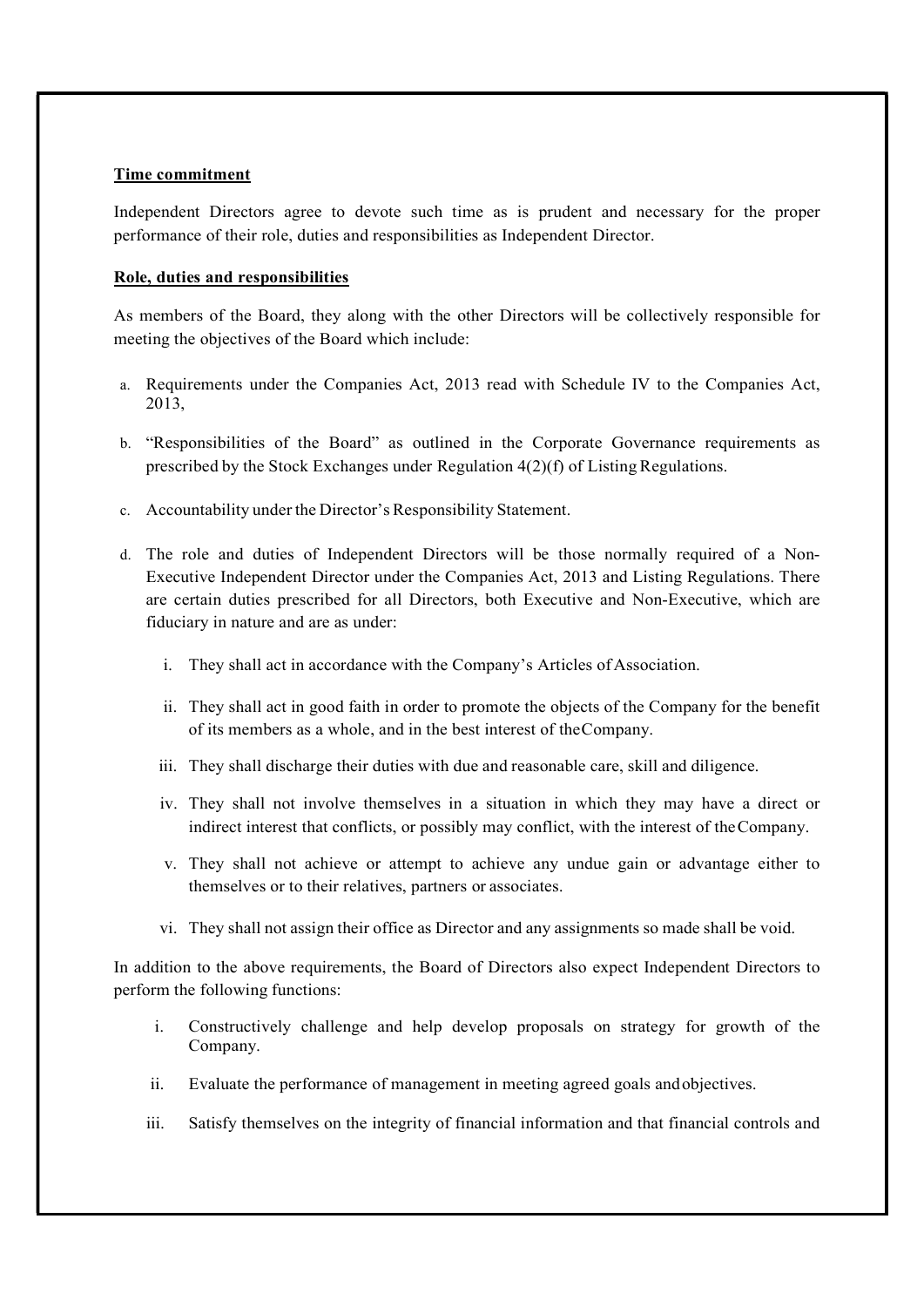systems of risk management are effective and defensible.

- iv. Determine appropriate levels of remuneration of Executive Directors and play a prime role in appointing, and where necessary, removing Executive Directors and in succession planning.
- v. Take responsibility for the processes for accurately reporting on performance and the financial position of the Company.
- vi. Keep Governance and Compliance with the applicable legislation and
- vii. Regulations under review and the conformity of Company's practices to accepted norms.

## Status of Appointment and Remuneration

- 1. Independent Directors will not be employees of the Company and their appointment letter shall not constitute a contract of employment. They will be paid such remuneration by way of sitting fees for meetings of the Board and its Committees as may be decided by the Board. In addition to the sitting fees, commission that may be determined by the Board may also be payable to them. In determining the amount of this commission, the Board, supported by the Nomination and Remuneration Committee, may consider performance of the Company and their performance as evaluated by the Board.
- 2. Independent Directors have no entitlement to any bonus during the appointment and no entitlement to participate in any employee stock option scheme operated by the Company or any Group Company.

#### Reimbursement of Expenses

The Company may pay or reimburse to the Director such expenditure, as may have been incurred by them while performing their role as an Independent Director of the Company. This could include reimbursement of expenditure incurred by them for accommodation, travel and any out of pocket expenses for attending Board/ Committee Meetings, General Meetings, Court Convened Meetings, Meetings with Shareholders/Creditors/Management, site visits, induction and training (organized by the Company for Directors) and in obtaining, subject to the expense being reasonable, professional advice from independent advisors in the furtherance of their duties as Independent Directors.

#### Independent Professional Advice

There may be occasions when Independent Directors consider that they need professional advice in furtherance of their duties as Director and it will be appropriate for them to consult independent advisers at the Company's expense. The Company will reimburse full cost of expenditure incurred in accordance with the Company's policy.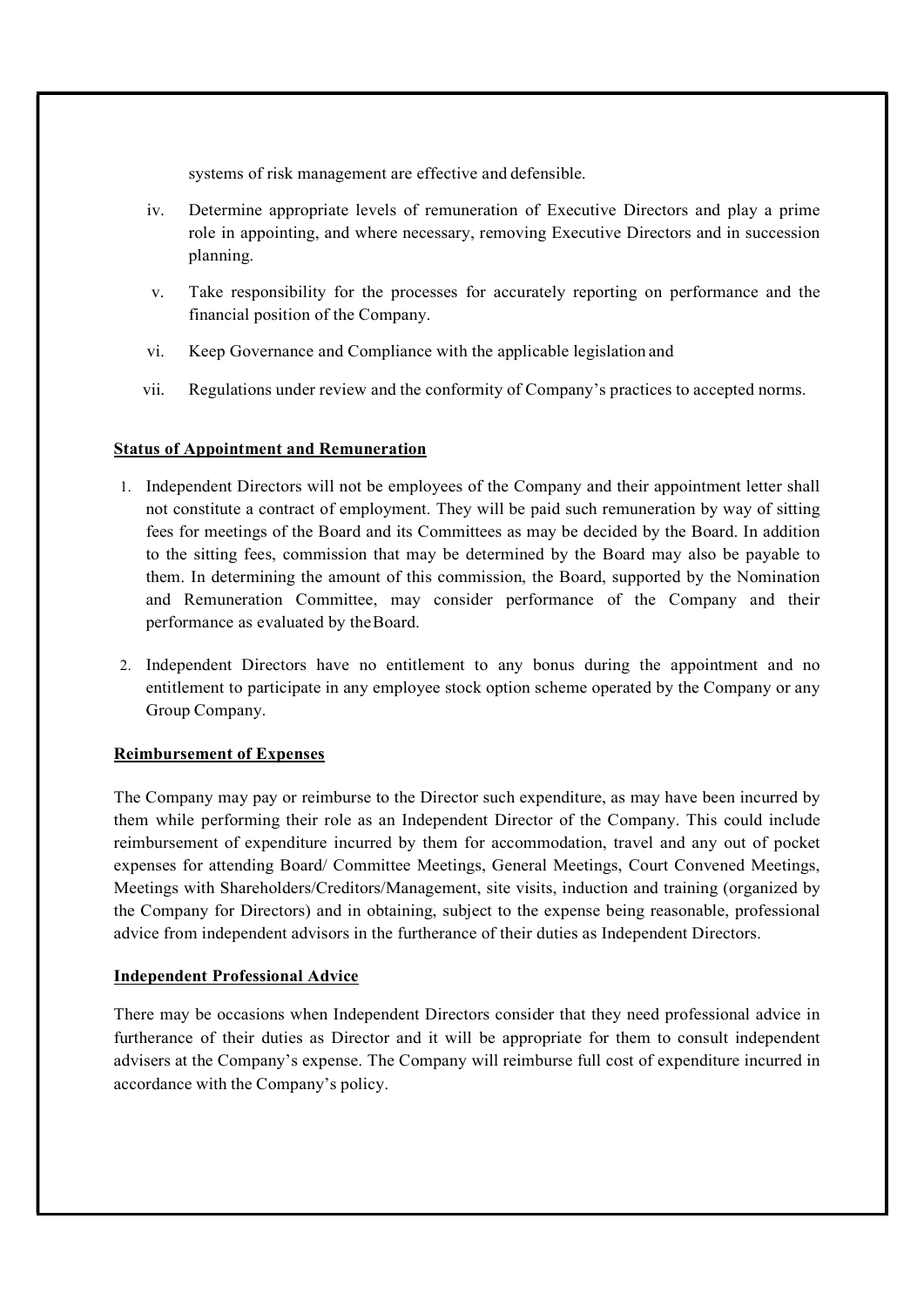## Training and Development

The Company may, if required, conduct formal training program for its Independent Directors. The Company may, as may be required, support Directors to continually update their skills and knowledge and improve their familiarity with the company and its business. The Company will fund/arrange for training on all matters which are common to the whole Board.

## **Insurance**

The Company has Directors' and Officers' liability insurance and it is intended that the Company will assume and maintain such cover for the full term of appointment of Independent Directors.

## Conflict of Interest

- 1. It is accepted and acknowledged that Independent Directors may have business interests other than those of the Company. As a condition to appointment, they are required to declare any such directorships, appointments and interests to the Board in writing in the prescribed form at the time of appointment.
- 2. In the event that circumstances seem likely to change and might give rise to a conflict of interest or, when applicable, circumstances that might lead the Board to revise its judgment that they are independent, this should be disclosed to both the Chairman and the Company Secretary.
- 3. They shall not participate in any business activity which might impede the application of their independent judgment in the best interest of the Company.

#### Performance Appraisal / Evaluation Process

As members of the Board, their performance as well as the performance of the entire Board and its Committees will be evaluated annually. Evaluation of each director shall be done by all the other directors. The evaluation process shall remain confidential and shall be a constructive mechanism to improve the effectiveness of the Board / Committee.

#### Disclosure of other directorships and business interests

- 1. During their Term, Independent Directors agree to promptly notify the Company of any change in their directorships, and provide such other disclosures and information as may be required under the applicable laws. They also agree that upon becoming aware of any potential conflict of interest with their position as Independent Directors of the Company, they shall promptly disclose the same to the Chairman and the Company Secretary.
- 2. During their Term, Independent Directors agree to promptly provide a declaration under Section 149(7) of the Companies Act, 2013 and Listing Regulations, upon any change in circumstances which may affect their status as an Independent Director.